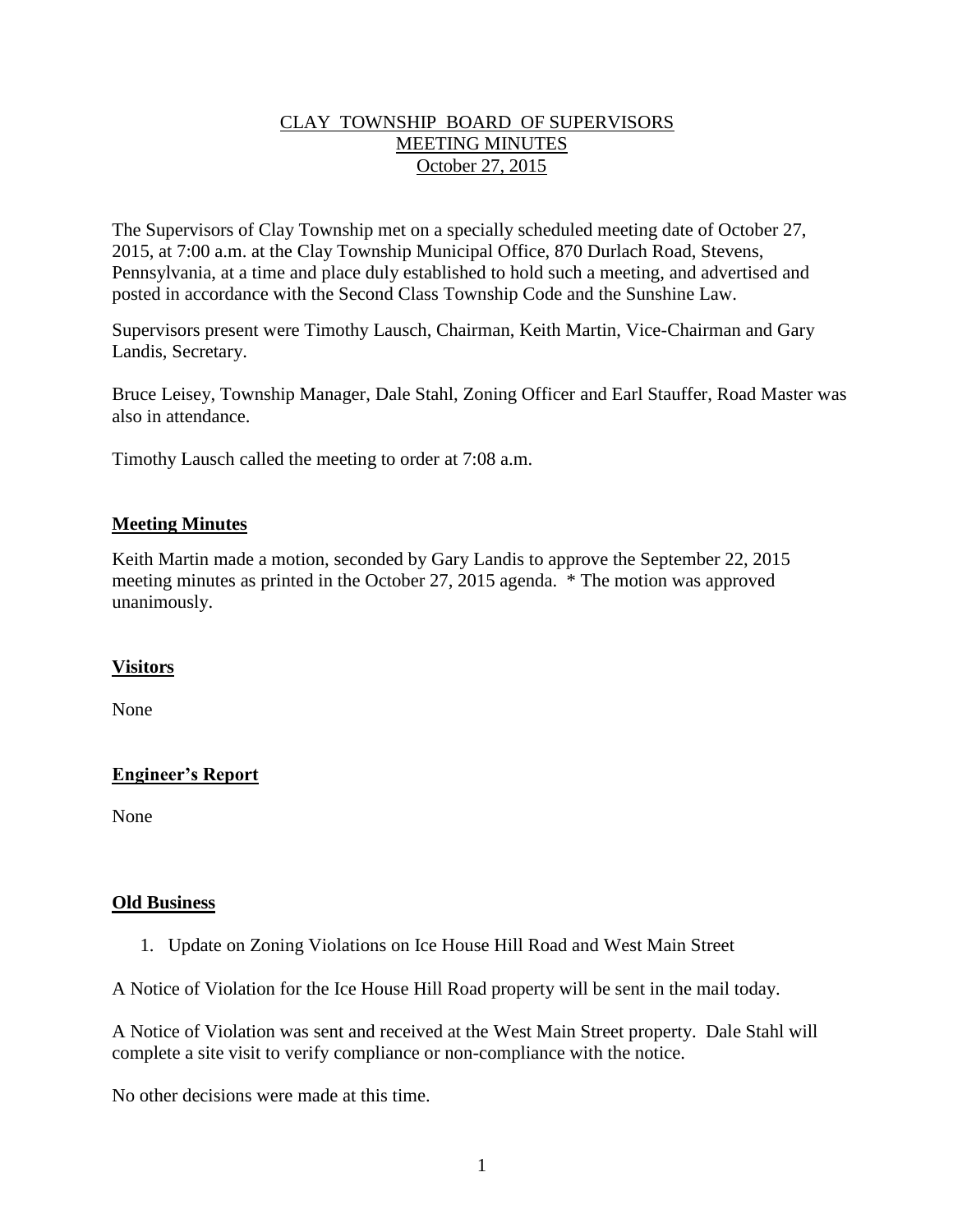2. Update on Snow Removal Personnel

Earl Stauffer will contact Carl Nolt and Martin's Paving.

If necessary, Township Staff will run "Help Wanted" ad in the Shopping New and Ephrata Review.

# **New Business**

1. 2016 Budget Discussion

Earl Stauffer reviewed the Public Works budget with the Board of Supervisors. Earl stated that there is no seal coating scheduled for 2016. He did recommend budgeting \$55,000 for Clay Road ultra thin.

Earl will also get cost quotes for Yummerdall Road, Seglock Road and Durlach Hill Road projects for the November 12, 2015 meeting.

There was also discussion on replacing the 1999 F550 in 2016.

No decisions were made at this time.

2. 201 Kimberly Lane – request for relief from fence height

Ellen McQueen, 201 Kimberly Lane, is requesting to replace the current split rail fence with a shadow box type fence. The new fence will be 54" in height. Ms. McQueen has submitted a letter from the neighbor stating that they are fine with her putting up the fence.

Relief is necessary from section 104 a – front yard fence height.

Gary Landis made a motion, seconded by Keith Martin to approve the request contingent that the new fence does not infringe on the clear sight triangle and the fence should be kept in good condition. \* The motion was approved unanimously.

3. Approve 2016 Non Uniform Pension MMO

After review, Keith Martin made a motion, seconded by Gary Landis to approve the 2016 Non Uniform Pension MMO in the amount of \$13,252.00. \* The motion was approved unanimously.